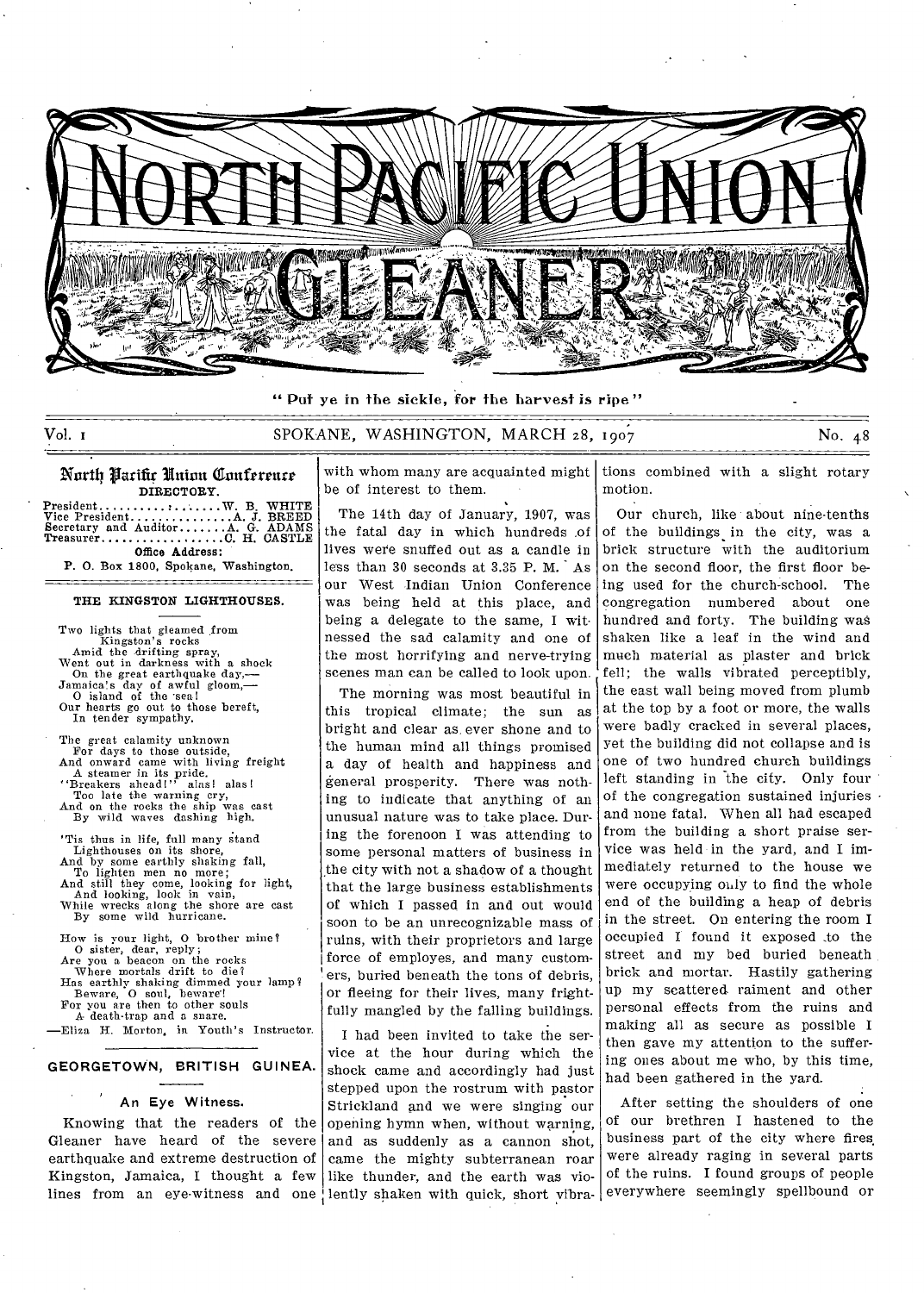insensible to the situation. The wail of men, women and children for loved ones perished, mingled with the cries of agony and death groans of others, combined with the sight of human beings of both sexes, all ages and all classes, torn, mangled, wounded, bleeding, dead and dying, together with beasts of burden, all buried beneath the ruins, formed a scene indescribable and inconceivable only by those who witnessed such things.

I at once united with a native policeman and set to carrying out the bodies of the dead and wounded from the flames so rapidly sweeping down upon them. After about fifteen had been carried out to a place of safety my strength failed and I was obliged to return to our own yard for rest and food.

By this time darkness had settled down upon us as if to hide the terrible sight, but still the cries of the suffering ones was heard on every hand.

Light shocks continued and the cry for mercy, and prayers to God, were uttered on every side and from those who but a short time before were engaged in the lowest forms of• dissipation.

Fortunately the city hospital was not seriously damaged as it is a low building. After a short rest I went to the hospital and offered my services which were gladly accepted and we did what we could until medical attention could be given. The whole grounds around the institution was one vast ward with sufferers lying so thickly on the ground that one could scarcely find stepping ground to pass around to wait upon them. In the surgical ward few had the nerve to remain long as three of the most skilled surgeons were engaged in ambutating mangled limbs which the occasion demanded to be done in the shortest time possible. Here I assisted until far into the night when being overcome with fatigue I was compelled to return to rest.

As the recurring shocks continued one would be aroused by the cries of the terror stricken people, many fearing that the earth would open and swallow the city as it had done in the instance of Port Royal at this same place about two hundred years ago.

On returning to the hospital in the morning I could scarcely believe the laren.

awful sight- in the corner of the room to be human limbs, and the surgical work still going on.

At the time of the sinking of Port Royal there was left a long narrow neck of land about half a mile wide by two miles long which forms a landlock or break-water to the harbor of Port Kingston. It is said that the greater part of this harbor was formed by the sinking of old Port Royal. On this neck of land near the point is a small village known as the present Port Royal and at this place the coast line for about two hundred feet sank about four feet.

The entire business portion of Kingston is destroyed, not a single business place of any size remains standing and the fire licked up the greater part of the goods. All brick buildings throughout the city were more or less damaged and many totally ruined. Thousands are homeless and shelterless. The stench was something awful and unbearable to many.

Thus another city with the loss of about a thousand lives, according to the latest reports received here, has been added to the already large list of cities that have been destroyed by an earthquake. Much more might be said, but I will close, hoping I shall never be called to witness such a scene again.

Though disappointed in our conference plans, the institute work being entirely abandoned, we all felt that the experience as studied in the light of prophecy, had fitted us to present the truth more forcibly on our return to our respective fields. We read in the Word that these things shall be in the last days, and earthquakes in divers places. Can it be doubted that those days are upon us? Are we ready for ,the great earthquake of Rev. 18: 15-21? 0. E. DAVIS.

Christianity is not a drill; it is life, full, free, radiant, and rejoicing. What a young man should do is not to vex himself about his imperfections, but to fix his mind on the bright image of Perfection; not to weary his soul with rules, but to live with Christ as one liveth with a friend. There is one way to complete manhood, and that is fellowship with Jesus Christ.—Ian Mac-

## WESTERN WASHINGTON.

#### SOME SUGGESTIONS.

SEND ALL MONEY TO THE CON-FERENCE TREASURER, whether it is intended for use in the conference or for some field or enterprise elsewhere. The reason for speaking of this matter is that we learn of churches and individuals quite often who send money direct to Washington, D. C., or to the Pacific Press, or to other places as the calls for help are made, and in this way our office gets no record of quite an amount of money that goes to the fields beyond, and hence we cannot make a correct report to our annual conference nor to the Union Conference.

This has been done, no doubt, because those sending money direct to other fields haven't had their attention called in a definite way to' the necessity for remitting through the conference channels.

The attention of every church and individual is called to the plan that should be followed either in our conference or outside:

Pay the amount to your church treasurer, making clear to him what it is for; then he will, with what others have paid to him, send it 'to the conference treasurer. At the close of each month the conference treasurer sends to the Union Conference such funds as have come into his hands for fields outside of our own, and what has come to him for the work in our field is appropriated to its right place.

Of course there are some who are not near an organized church; so it would be best for, them likely to send their offerings direct to our conference treasurer, taking special care in any case to state clearly what the money is intended for.

In any event send all money, whether for use in our conference or outside of it, to the conference treasurer, C. E. Knight, 309 Second Ave. North, Seattle, Wash.

IN SENDING MONEY FOR OR-PHANS HOMES, SAY IT IS FOR THE ORPHANS FUND, instead of specifying ony one orphans' home in particular.

This is in harmony with the action taken by the General Conference. The attention of the reader is called to an

2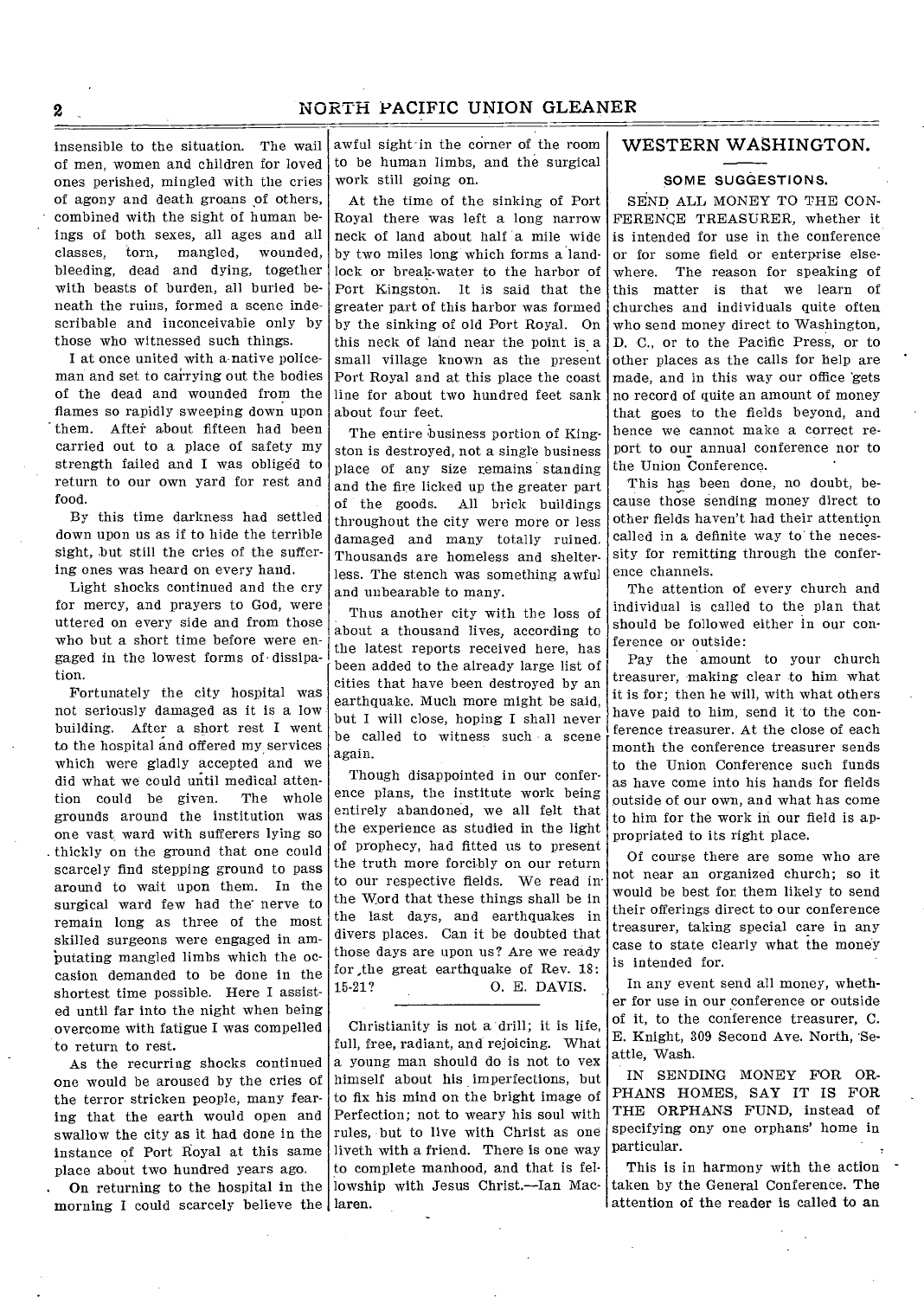# NORTH PACIFIC UNION GLEANER 3

article on this point in the Review of February 28, under the heading "The Annual Offering for Orphanages." Certain days during the year are set apart for an offering to be taken for orphans, and the money, when collected in the union or General Conference treasury is to be appropriated to such orphans' homes as are-most in need of the help. Otherwise than this there will not be an equitable distribution of the funds which are collected in our churches for the care of homeless children.

DO NOT SEND MONEY TO EN-TERPRISES THAT YOU DO NOT KNOW ARE APPROVED AND IN FULL HARMONY WITH THE WORK OF THIS DENOMINATION.

If this caution is not exercised, there is great danger of the liberality of our people being abused. When an appeal comes through the mails or otherwise for financial help, and you are not real clear as to the standing of the person . or institution making the call, write to your conference headquarters or to the union or General Conference for the needed information.

F. M. BURG.

#### **A VERY URGENT NEED.**

We hope that every one in Western Washington who gets this issue of the Gleaner will read these few lines, and re-read them, until the real situation is clear and the necessity that all do something just now is felt.

First: We need a new pavilion and some family tents. Indeed the need is so great that there seems to be only one thing to do, and that is to have them made. And because of this situa. tion we have placed an order with the Pacific Tent & Awning Company of Portland for 20 family tents and a new pavilion. These are to be ready for our coming annual camp-meeting.

We need money to pay for them: The pavilion will cost us \$600 and the twenty living tents \$400, making \$1,000 in all. There is already a debt of about \$400 against the Tent & Campmeeting Fund, which, with the purchase of the new tents will make a total of \$1,400.

To meet this we have collected on pledges and through the Sinking Fund about \$500. This will leave a balance of \$900.

gation are the brethren and sisters throughout the conference to whom this appeal is addressed. We are sure that every one will appreciate coming to our next camp-meeting to find a meeting tent that will not leak, no matter how hard it may rain.

The tent that is being made will' be 70x110 feet, 8 foot wall, the top to be of best U. S. Army Duck. And the family tents will be of same material.

So we urge, first, that each one reading these lines, send something to the conference treasurer to swell the Tent and Camp-meeting Fund. Why not some of our brethren who have a reasonable amount of God's money entrusted to them send in \$50 or more? Others can send in sums all the way from this amount down to a dollar,some giving \$40, some \$30, \$25, \$20, \$10, \$5, etc., etc.

Those who have pledged in the past to the Tent and Camp-meeting Fund, and who have not yet paid up, can make a Special effort to send in the amounts. There are about two hundred dollars worth of these pledges yet unpaid.

We are confident that our brethren and sisters who see this appeal will appreciate it; and we look for a hearty and liberal response at once.

In closing, we would urge the churches to make liberal offerings on each third Sabbath to the Sinking Fund, as this will help too; and it will create a resource with which to get what is needed in the future without the necessity for a special appeal.

WESTERN WASHINGTON CON-FERENCE COMMITTEE,

By F. M. BURG, President.

## UPPER COLUMBIA.

#### **WHERE ARE THE WORKERS?**

Every few days I receive letters from the brethren asking, "Where is this minister located?" Possibly the Gleaner will print a letter for us. I will say that good words of encouragement are coming in from many parts of .the conference.

Our resources for meeting this obli- One or two made a start in God's of religious laws in our country. It Elder Gibson has just returned from Palouse where he had a good interest and attendance till the floods .came, when he had to close the meetings.

service. He is now working in Walla Walla.

- Elder Wagner has just closed a series of meetings at Dayton held in our church. I was with him a few days. Some were interested, but the attendance was variable. He has now gone to Bridgeport above Chelan where he held meetings a year ago. Some are asking for baptism and more meetings.

I have just returned from Granger and Yakima. I found the brethren here of good courage and many of them anxious to help forward the work of God. Quite a number subscribed toward the tent and camp-meeting fund. The church-schools at these places taught by Miss Rothgeb at Granger and Miss Clinkenbeard at Yakima, are doing well.

At Toppenish I met Brother Hamer who is the only Sabbath-keeper here. We attended the Methodist meeting Sunday night and the pastor invited me to speak, which I did. The people seemed very friendly towards us. Elder Catlin has been holding meetings in the same church occasionally during the winter; he is now conducting a series of meetings in Thorp, Wash., with good interest and attendance.

Elder Starr is laboring at Lewiston, "some are investigating," he writes. Brother Rider has been holding meetings at Colbert, Wash. While none have declared themselves as ready to accept the truth, yet an interest has been aroused and there is a good prospect of some accepting the truth.

Elder Ells has closed a series of meetings at Fruitland and is at home in Emida at present. Elders Saxby and Steward are in Boise. They report a good interest in distributing, by regular course, hundreds of copies of Family Bible Teacher. This is a printed series of twenty-eight Bible lessons designed especially for home work among our friends; all can have a part in this work. The sets can be obtained at our tract society office for ten cents each, post paid. They have also circulated hundreds of Religious Liberty tracts and "Liberty" magazine and worked among the legislators, but the bill for Sunday closing of shops passed. The prophecies are fast being fulfilled in the continued enactments